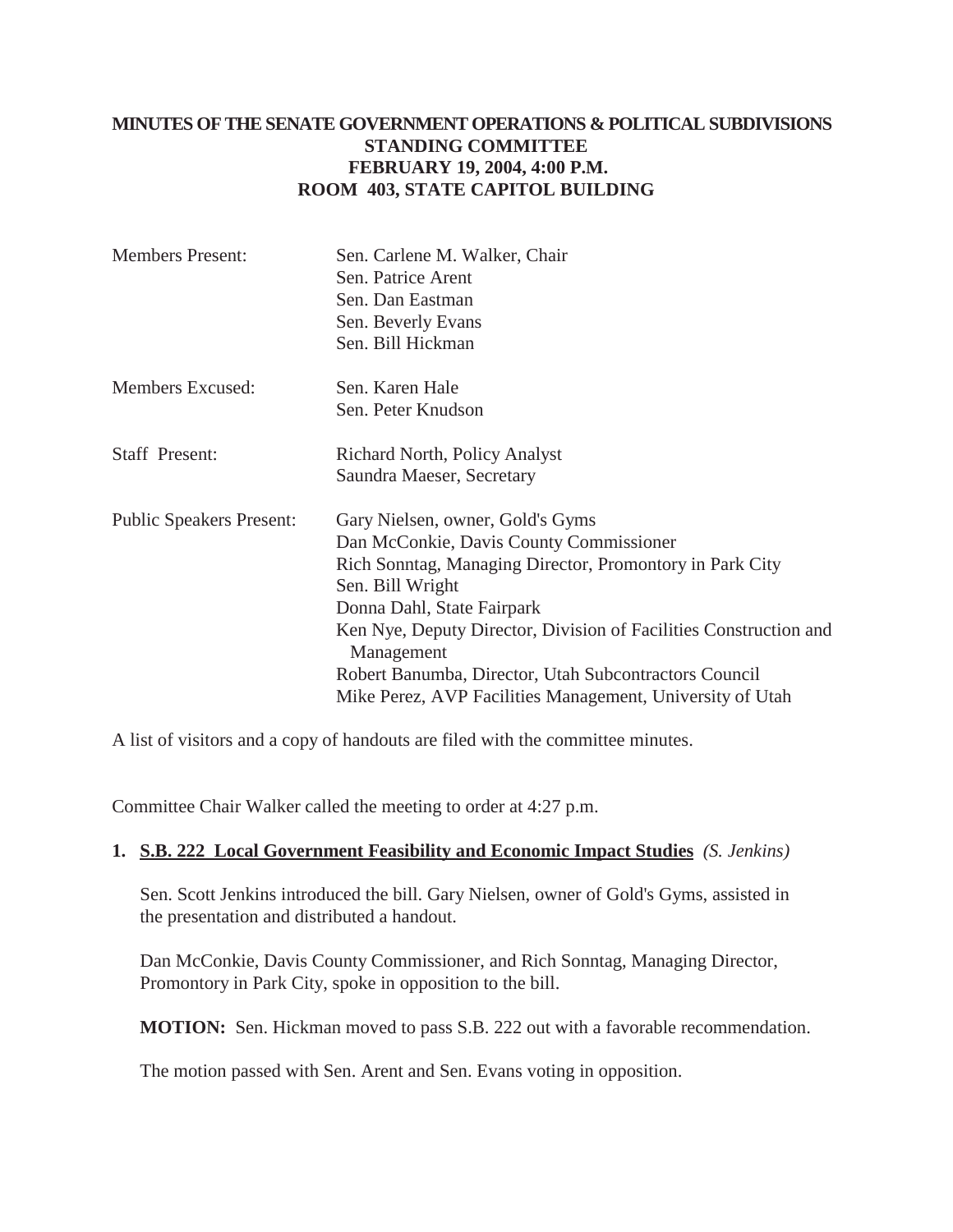Minutes of the Senate Government Operations and Political Subdivisions Standing Committee February 19, 2004 Page 2

### **2. Approval of Minutes**

**MOTION:** Sen. Evans moved to approve the minutes of February 13 and February 17, 2004.

The motion passed with Sen. Arent absent at the time of voting.

### **3. S.B. 234 State Fair Park Leasing Agreements** *(J. Evans)*

Sen. James Evans introduced the bill, assisted by Sen. Bill Wright.

Donna Dahl, State Fairpark, answered questions and spoke in support of the bill.

**MOTION:** Sen. Arent moved to amend S.B. 234 as follows:

1. Page 3, Line 71: After "private" insert "or public"

The motion passed unanimously with Sen. Hickman absent at the time of voting.

**MOTION:** Sen. Evans moved to pass S.B. 234, as amended, out with a favorable recommendation.

The motion passed unanimously with Sen. Hickman absent at the time of voting.

#### **4. H.B. 226S1 Legislative Approval for Capital Projects** *(D. Ure)*

Rep. David Ure introduced the bill.

Ken Nye, Deputy Director, Division of Facilities Construction and Management; and Mike Perez, AVP Facilities Management, University of Utah, spoke in support of the bill.

**MOTION:** Sen. Evans moved to amend 1st Sub. H.B. 226 as follows:

1. Page 3, Line 83: After "monies and" insert "the Uintah Basin Revitalization Fund"

The motion passed unanimously with Sen. Hickman absent at the time of voting.

**MOTION:** Sen. Arent moved to Pass 1st Sub. H.B. 226, as amended, out with a favorable recommendation.

The motion passed unanimously with Sen. Hickman absent at the time of voting.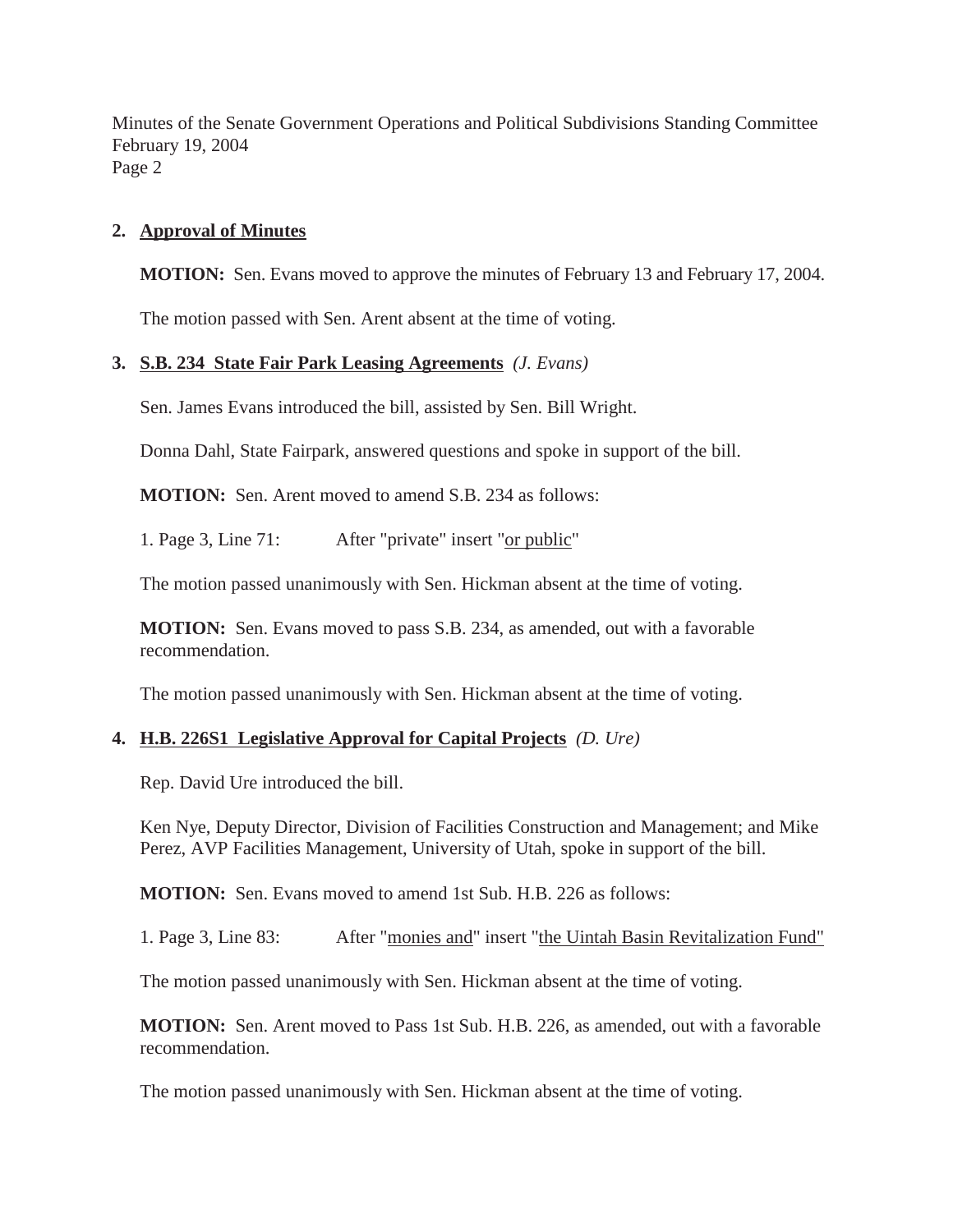Minutes of the Senate Government Operations and Political Subdivisions Standing Committee February 19, 2004 Page 3

# **5. H.B. 217S1 Changes to Division of Facilities and Construction Management Contract Procedures and requirements** *(W. Harper)*

Rep. Wayne Harper introduced the bill.

Ken Nye, Deputy Director, DFCM; Robert Banumba, Director, Utah Subcontractors Council and Utah Contractors Association; and Mike Perez, AVP Facilities Management, University of Utah, spoke in support of the bill.

**MOTION:** Sen. Arent moved to pass 1st Sub. H.B. 217 out with a favorable recommendation.

The motion passed unanimously with Sen. Hickman absent at the time of voting.

# **6. H.B. 205 State Settlement Agreements Amendments** (W. Harper)

Rep. Harper introduced the bill.

Ken Nye, Deputy Director, DFCM, spoke in support of the bill.

**MOTION:** Sen. Arent moved to pass H.B. 205 out with a favorable recommendation.

The motion passed unanimously with Sen. Hickman absent at the time of voting.

**MOTION:** Sen. Evans moved to adjourn.

The motion passed unanimously with Sen. Hickman absent at the time of voting.

Committee Chair Walker adjourned the meeting at 5:40 p.m.

Minutes reported by Saundra Maeser, Secretary

\_\_\_\_\_\_\_\_\_\_\_\_\_\_\_\_\_\_\_\_\_\_\_\_\_\_\_\_\_\_\_ Sen. Carlene Walker, Committee Chair